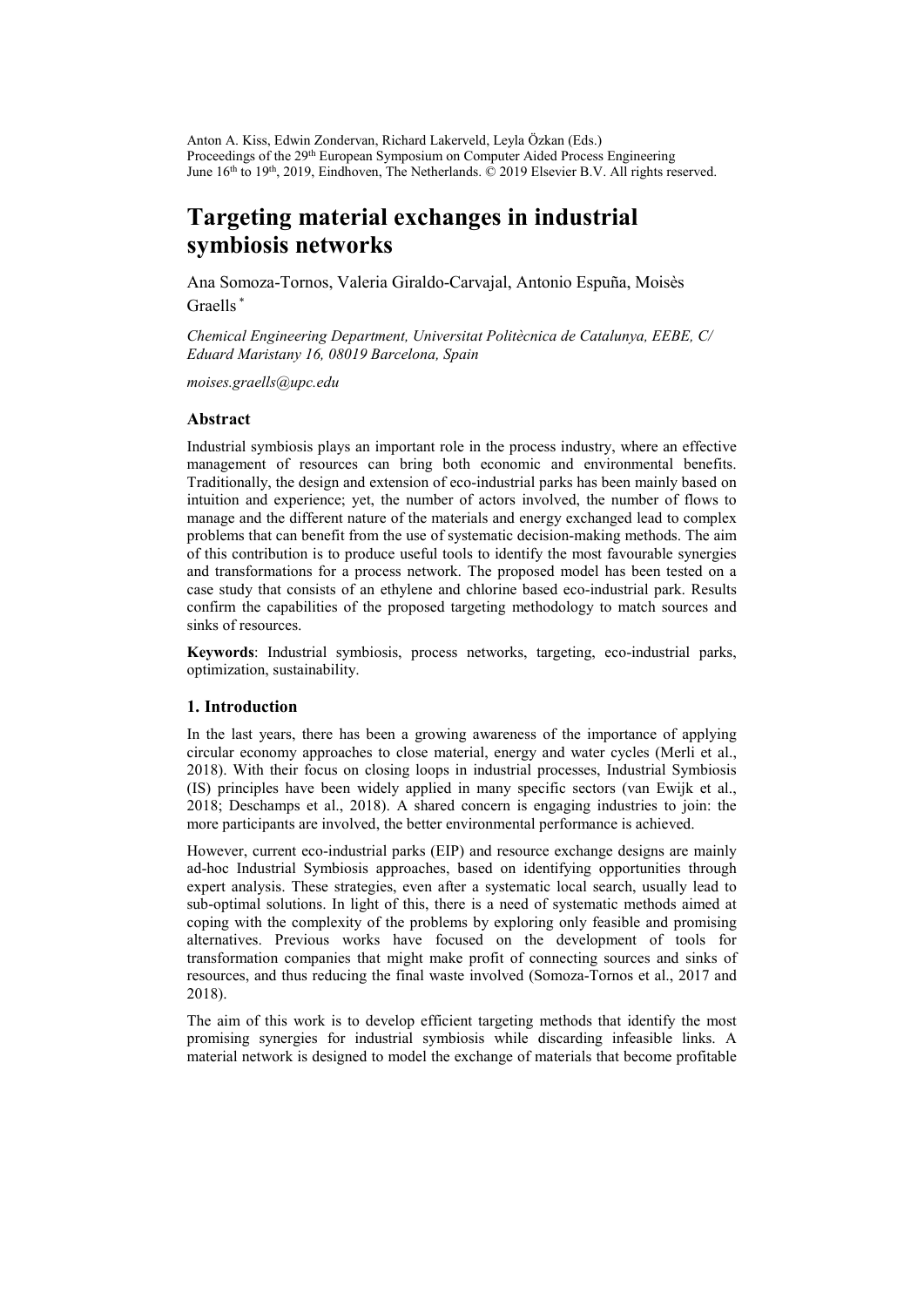for the involved actors (sources, transformers and sinks). Conservation laws and thermodynamic constraints are used to discern between the resulting alternatives.

#### **2. Problem statement**

The system under study is illustrated in [Figure 1.](#page-1-0)

The targeting problem can be stated as follows: Given a set of waste streams *j* that could be potentially treated to satisfy the raw materials demand of streams *k*; a set of chemical reactions that may take place between the *i* products composing the mentioned streams: and other available data, including complete economic data, technical constraints and thermodynamic parameters. The decisions to be made comprise the amount of waste processed by the system, whether or not it is transformed, the requirements of external feeds or demands, how the products are distributed to satisfy the needs of customers and which side products have to be disposed.



<span id="page-1-2"></span><span id="page-1-1"></span>Figure 1. Material network scheme.

#### <span id="page-1-0"></span>**3. Mathematical formulation**

The problem is formulated as a MILP that finds the optimal synergies between waste producers and raw materials consumers.

The total inlet to the system includes waste streams  $W_{ii}$  and potential supply of products required to complete the transformation  $ES_i$  (Eq[. \(1\)\)](#page-1-1).

$$
\sum_{j} W_{ji} + ES_i = F_i^{in} \quad \forall \ i \tag{1}
$$

Eq. [\(2\)](#page-1-2) defines the mass balance of the system considering the inlet, outlet and generation terms, the last one calculated through stoichiometric coefficients  $R_{mi}$  and the extent of the reaction  $F_m^{gen}$ .

$$
F_i^{in} + \left(\sum_m R_{mi} \cdot F_m^{gen}\right) = F_i^{out} \quad \forall \ i \tag{2}
$$

The result of the transformation  $F_i^{out}$  is then divided in two, the amount sent to customers  $F_{ki}^{rm}$  and the side products that are unassigned  $F_{li}^{d}$  (Eq. [\(3\)\)](#page-2-0). This balance is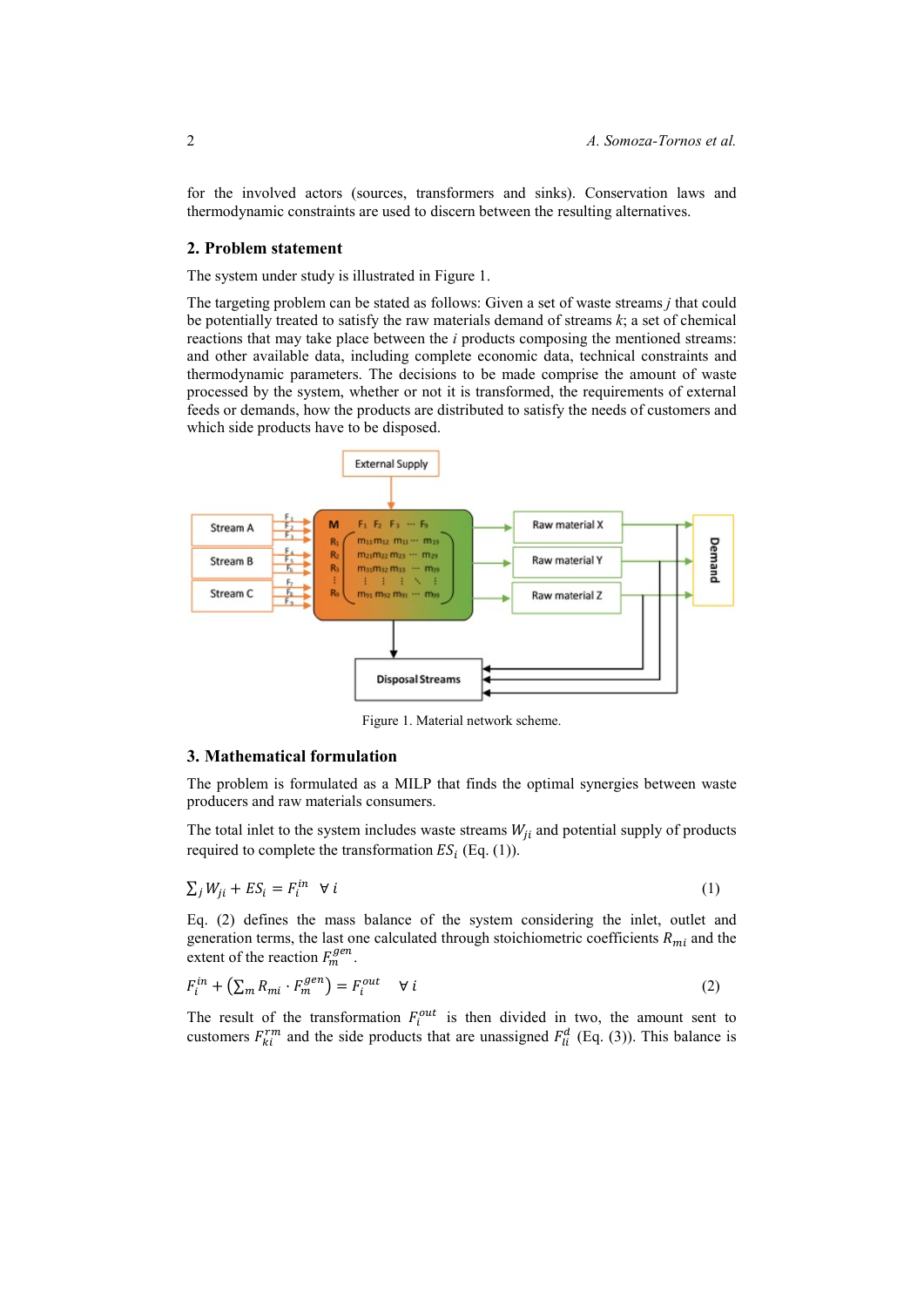completed with the introduction of the term  $F_i^{ed}$  to represent the external demand that new partners may have.

<span id="page-2-0"></span>
$$
F_i^{out} = \sum_k F_{ki}^{rm} + \sum_l F_{li}^d + F_i^{ed} \quad \forall i
$$
\n(3)

 $z_k$  is defined in Eqs. [\(4,](#page-2-1)[5\)](#page-2-2) as a binary variable that takes a value of 1 if the amount sent to the customers,  $F_{ki}^{rm}$ , is greater than the demand.

<span id="page-2-1"></span>
$$
D_{ki} \cdot z_k \leq F_{ki}^{rm} \quad \forall k, i \tag{4}
$$

<span id="page-2-2"></span>
$$
F_{ki}^{rm} - D_{ki} \leq M \cdot z_k \quad \forall k, i
$$
 (5)

Hence, when the demand is surpassed, the profit of selling  $C_k$  it is penalized with a cost for the excess of delivery  $C_k^d$ .

$$
f_k^1 \le M \cdot z_k \quad \forall k \tag{6}
$$

$$
f_k^1 \leq (\sum_i D_{ki} \cdot C_k) - C_k^d \cdot \sum_i (F_{ki}^{rm} - D_{ki}) \quad \forall k
$$
\n<sup>(7)</sup>

On the contrary, when demand is not covered, only the amount sent to the customer must be taken into account for the profit calculation.

$$
f_k^2 \le M \cdot (1 - z_k) \quad \forall k \tag{8}
$$

$$
f_k^2 \le (\sum_i F_{ki}^{rm} \cdot C_k) \quad \forall k
$$
\n<sup>(9)</sup>

The energy balance of the system is calculated as in Eq. [\(10\),](#page-2-3) where  $Q_m^{exc}$  denotes the amount of energy added or extracted from the system.

<span id="page-2-3"></span>
$$
\left(\sum_{i} R_{m,i} \cdot F_m^{gen} \cdot H_i\right) = Q_m^{exc} \quad \forall \ m \tag{10}
$$

Binary variable  $y_m$  is defined in Eqs. [\(11,](#page-2-4)[12\)](#page-2-5) to differentiate processes that require heating or cooling and apply costs accordingly.

<span id="page-2-4"></span>
$$
Q_m^{exc} \le M \cdot y_m \quad \forall m \tag{11}
$$

<span id="page-2-5"></span>
$$
-Q_m^{exc} \le M \cdot (1 - y_m) \quad \forall m \tag{12}
$$

Eqs. [\(13,](#page-2-6)[14\)](#page-2-7) apply when heat is extracted from the system, and cost parameter  $CQ_{out}$  is considered.

<span id="page-2-6"></span>
$$
f_m^3 \le M \cdot y_m \quad \forall m \tag{13}
$$

<span id="page-2-7"></span>
$$
-f_m^3 \le Q_m^{exc} \cdot CQ_{out} \quad \forall m \tag{14}
$$

<span id="page-2-8"></span>Conversely, when heat is added to the system, the cost is calculated through Eqs. [\(15](#page-2-8)[,16\).](#page-2-9)

$$
f_m^4 \le M \cdot (1 - y_m) \tag{15}
$$

<span id="page-2-9"></span>
$$
-f_m^4 \le -Q_m^{exc} \cdot CQ_{in} \tag{16}
$$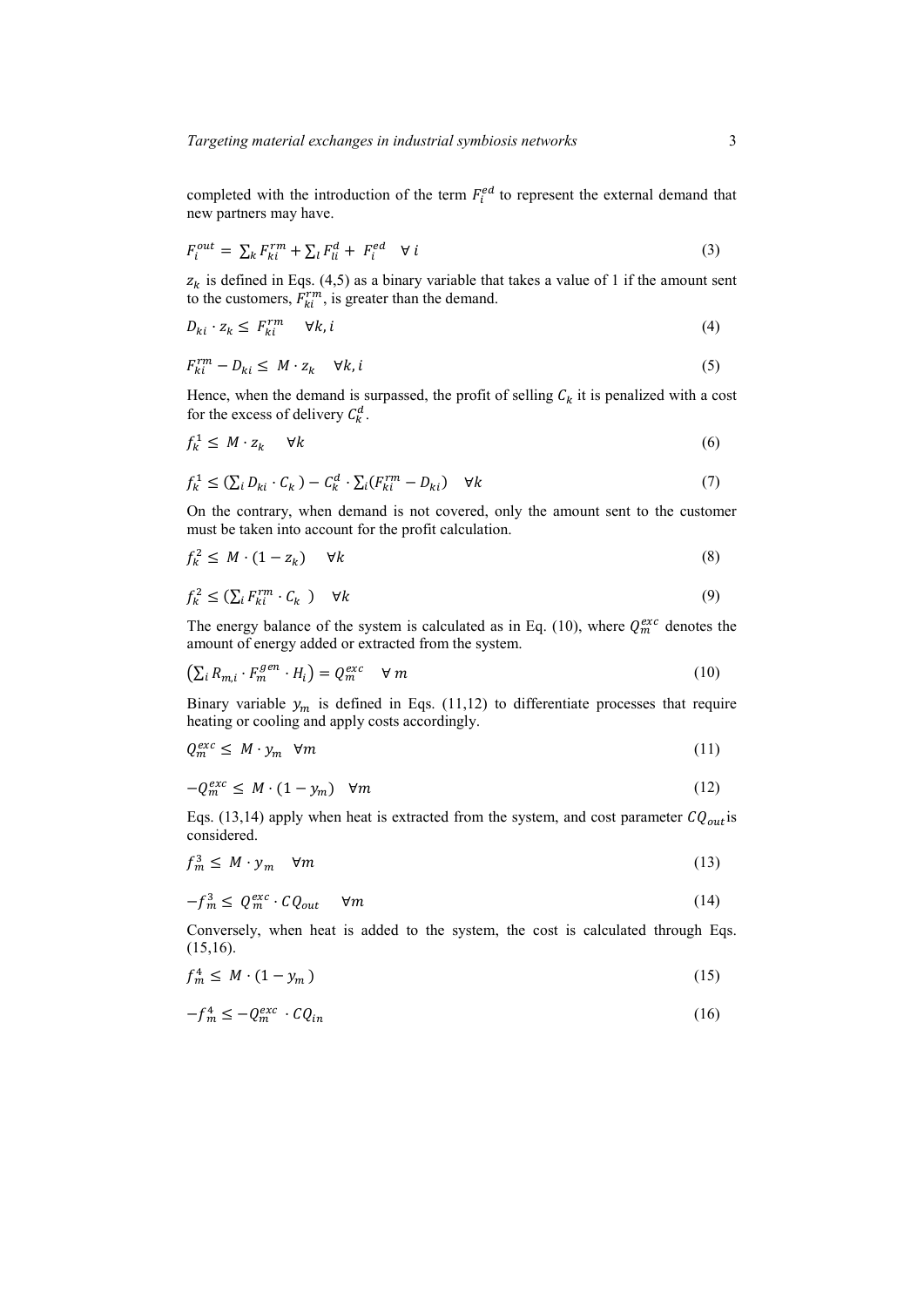The objective function to be maximized is the economic balance shown in Eq. [\(17\).](#page-3-0) It considers the profit obtained from satisfying the demand of current companies and potential new partners. Aggregated cost parameters associated with the different transformation routes are considered at this step. These aggregated costs, including capital and operational costs plus indirect costs like transportation and management, must be estimated according to the specific circumstances, and the sensibility of the results to these estimations must be adequately assessed.

$$
OF = -\left(\sum_{i} \sum_{l} F_{li}^{d} \cdot C_{l}\right) - \left(\sum_{i} \sum_{j} W_{j,i} \cdot C_{j}\right) - \left(\sum_{m} F_{m}^{gen} \cdot C_{m}^{R}\right) - \left(\sum_{i} E_{S_{i}} \cdot C_{i}^{es}\right) + \left(\sum_{i} F_{i}^{ed} \cdot C_{i}^{ed}\right) + \sum_{k} f_{k}^{1} + \sum_{k} f_{k}^{2} - \left(\sum_{m} f_{m}^{3} + \sum_{m} f_{m}^{4}\right)
$$
\n(17)

The resulting model for the targeting can be posed as follows:

TSym min [OF]

<span id="page-3-5"></span><span id="page-3-1"></span><span id="page-3-0"></span>s.t. Eqs[. \(1](#page-1-1)[-17\)](#page-3-0)

#### **4. Case study**

The capabilities of the model are illustrated in a case study consisting of an ecoindustrial park based on ethylene and chlorine, with 10 available waste streams and 7 demands of raw material have been defined. The considered compounds include acetic acid, benzene, chlorine, vinyl chloride, ethanol, ethylbenzene, ethylene, ethylene dichloride, ethylene oxide, hydrochloric acid, oxygen, tetrachloroethylene, trichloroethylene, vinyl acetate and water. Eqs. [\(18-](#page-3-1)[26\)](#page-3-2) show the reactions that the park would consider can take place between the components by a transformation company.

$$
C_2H_4 + Cl_2 \rightarrow C_2H_4Cl_2 \tag{18}
$$

$$
3Cl2 + C2H4Cl2 \rightarrow 4HCl + C2Cl4
$$
\n(19)

$$
2C_2H_4 + 4HCl + O_2 \to 2C_2H_4Cl_2 + 2H_2O \tag{20}
$$

<span id="page-3-3"></span>
$$
C_2H_4Cl_2 \to C_2H_3Cl + HCl \tag{21}
$$

$$
C_2H_4Cl_2 + Cl_2 \rightarrow C_2HCl_3 + 3HCl \tag{22}
$$

$$
C_2H_4 + H_2O \rightarrow CH_3CH_2OH \tag{23}
$$

<span id="page-3-6"></span>
$$
C_2H_4 + \frac{1}{2}O_2 \to CH_2OCH_2 \tag{24}
$$

$$
C_2H_4 + CH_3COOH + \frac{1}{2}O_2 \rightarrow CH_3CO_2CHCH_2 + H_2O \tag{25}
$$

<span id="page-3-4"></span><span id="page-3-2"></span>
$$
C_6H_6 + C_2H_4 \to C_6H_5C_2H_5 + H_2O \tag{26}
$$

#### **5. Results**

The resulting MILP problem, featuring 1209 equations, 1064 continuous variables and 159 binary variables, has been modeled in GAMS 23.8.2 and solved with CPLEX 12.4.

Four different scenarios have been defined to examine the chances of incorporating new participants in the symbiotic network. These new participants can either be a source of waste or raw materials consumers, all presenting their own capacity limitations.

a) Base case of the existing eco-industrial park (EIP)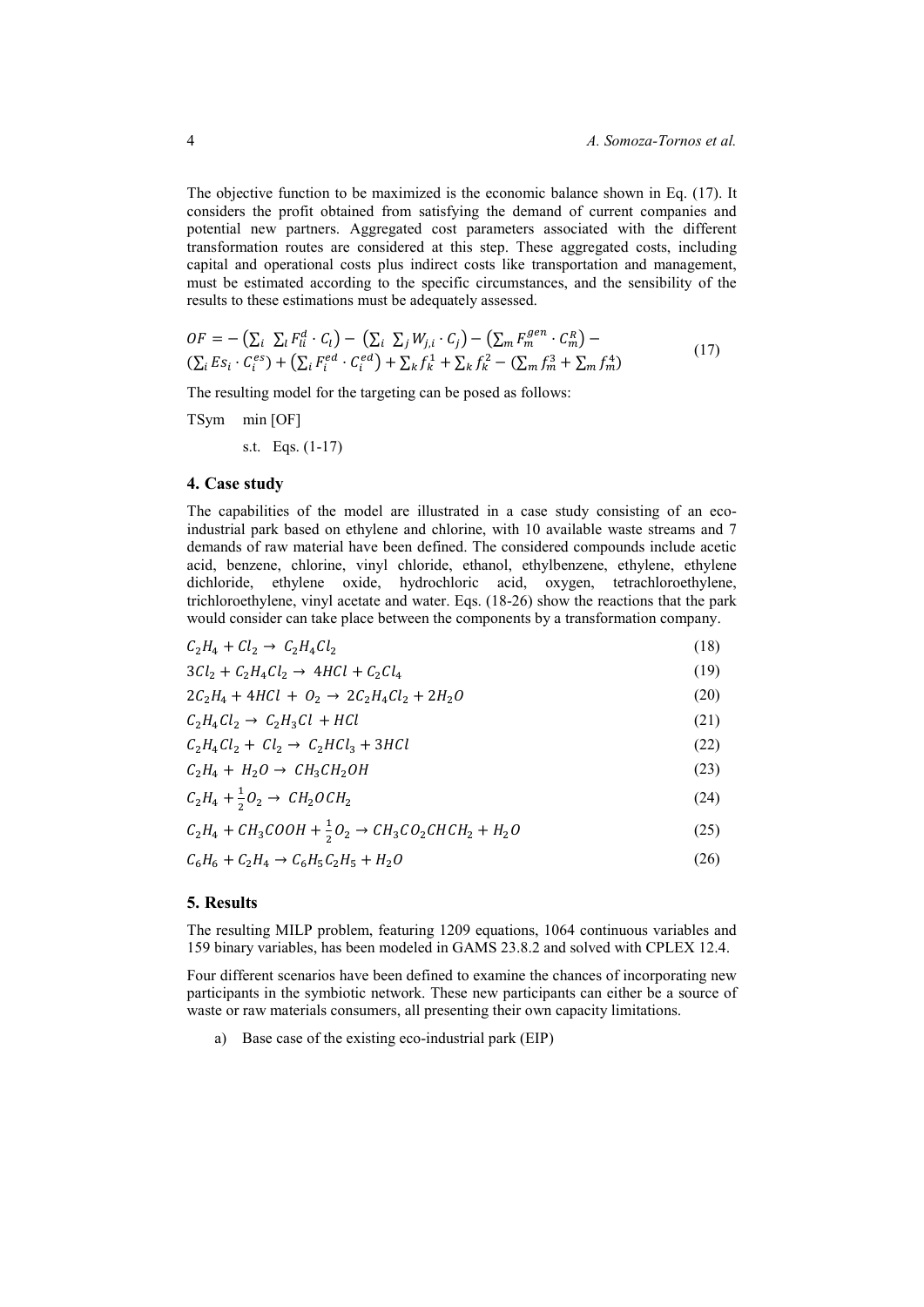- b) New companies could join the EIP and offer new sources of waste
- c) New partners could join the EIP and take advantage of generated waste
- d) New companies could both as a source and sink of resources



Figure 2. Waste usage and raw materials satisfaction for scenarios a, b, c, d.

<span id="page-4-0"></span>[Figure 2.](#page-4-0)a depicts the waste usage and the raw materials demand satisfaction for the existing EIP. The first case, where no external supply is available, is constrained by the limit in the waste supply. Reactions [\(22\)](#page-3-3) and [\(26\)](#page-3-2) are active to produce ethylbenzene and trichloroethane. The lack of ethylene does not allow acidic acid to be used in reaction [\(25\)](#page-3-4) and there are sources of an excess of HCl and water that is not reused. [Figure 2.](#page-4-0)b shows the effect of finding new partners that may be a source of waste. By adding new producers of chlorine, ethylene and ethylene dichloride to the park, more of